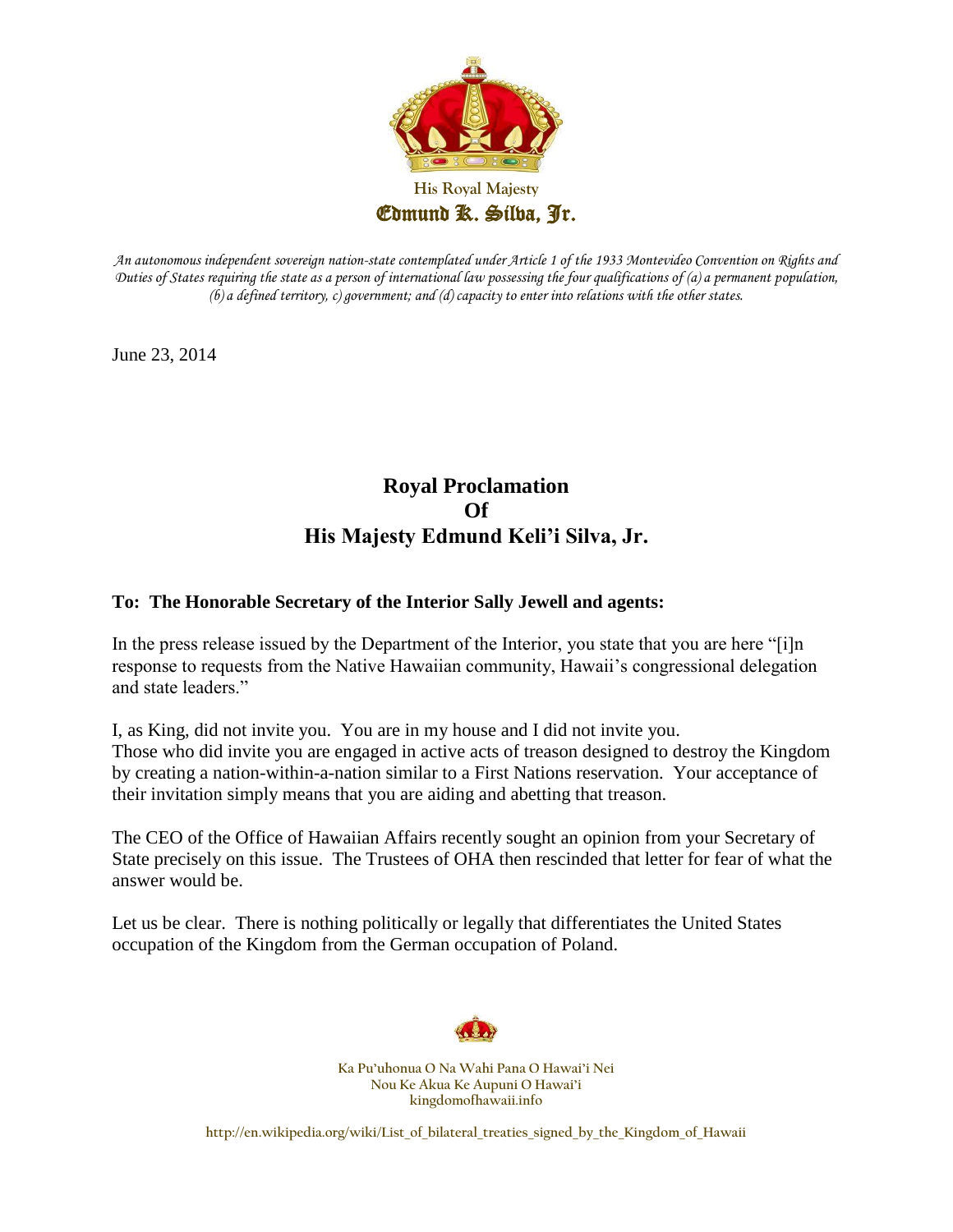Both resulted from illegal acts of war. The correction is the same for both – an end to occupation and restoration to full independence. Under international law and Kingdom domestic law, your departure is required.

Your official documents state that one question to be addressed in your visit is: "Should the Secretary propose an administrative rule that would facilitate the reestablishment of a government-to-government relationship with the Native Hawaiian community?"

This question says "reestablishment," which would seem to acknowledge that there was once a government to government relationship. There was such a relationship between the Kingdom of Hawai'i and the United States. There was a treaty of peace and friendship betrayed by the overthrow.

The question, however, says the relationship to be reestablished is the United States' "relationship with the Native Hawaiian community." There was never a relationship between the United States government and the Native Hawaiian community, so such a relationship cannot be reestablished. The framing of the question simply continues to deny the existence of the Kingdom and to deny the illegal occupation by the United States.

# **The questions which should be asked are:**

1. Why is the Secretary of the Interior coming to Hawai'i to ask questions about sovereignty when the Secretary of State is the proper representative to talk about government to government relations?

2. Having apologized for the illegal overthrow of the Kingdom government, what steps should the United States now take to cease its occupation of the Kingdom and facilitate the restoration of the Hawaiian nation?

3. What should be the timetable for the United States to cease its illegal occupation of the Kingdom?

### **The press release issued by the Department of the Interior also states:**

"The Native Hawaiian community, however, has not had a formal governing entity since the overthrow of the Kingdom of Hawaii in 1893. In 1993, Congress enacted the Apology Resolution which offered an apology to Native Hawaiians on behalf of the United States for its role in the overthrow and committed the U.S. government to a process of reconciliation."

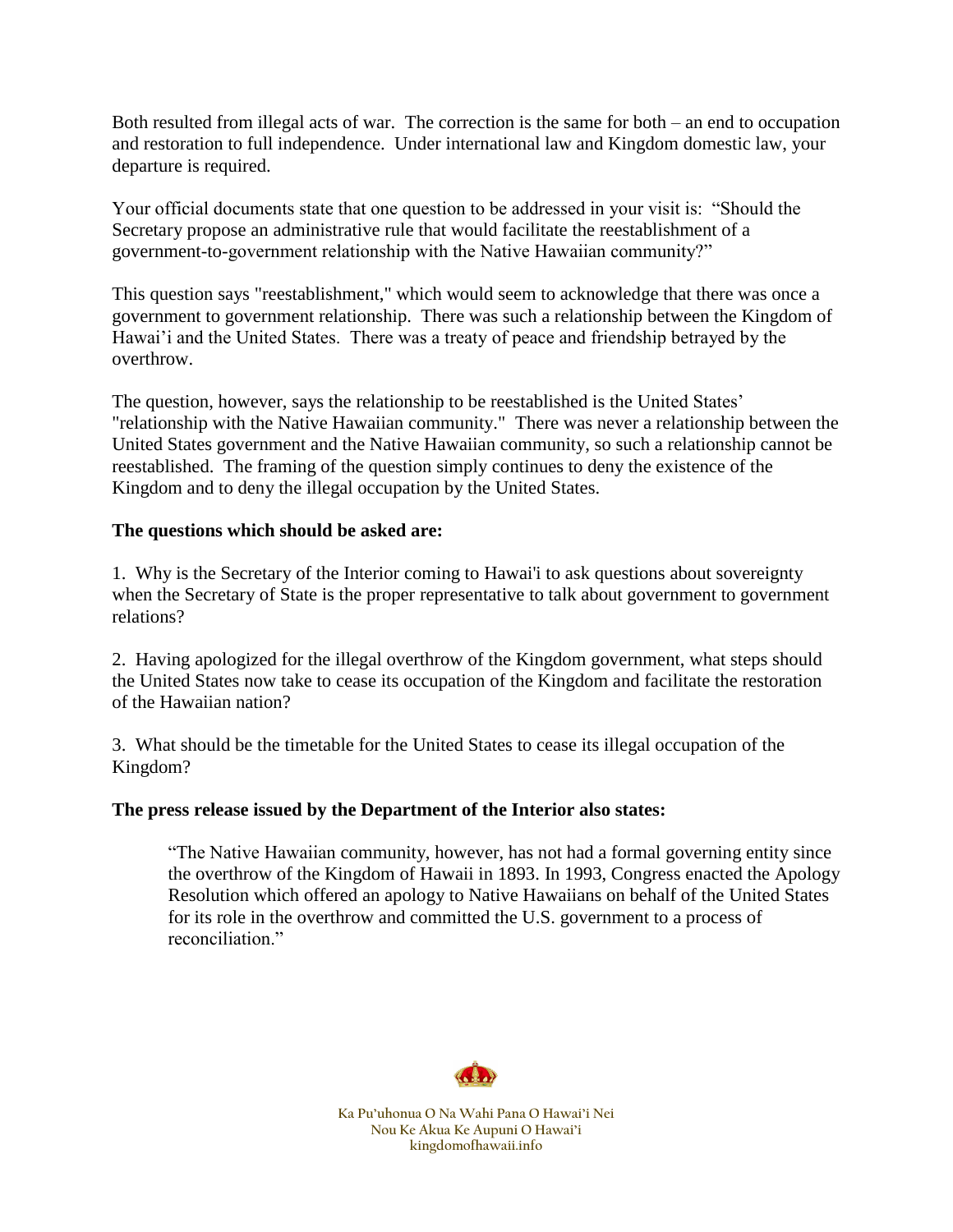Let us remember the people you seek to make invisible. The Kingdom of Hawai'i had subjects who were not of Hawaiian ancestry. To equate "Native Hawaiians" and subjects of the Kingdom makes those Kingdom subjects of non-Hawaiian ancestry invisible.

There was no "formal governing entity" of the Native Hawaiian community that was overthrown in 1893. The government of the Kingdom of Hawai'i was overthrown in 1893. There were subjects of the Kingdom of all backgrounds, who all lost their government.

The Apology Resolution was another attempt to make the Kingdom subjects of non-Hawaiian ancestry invisible. The apology was offered "to Native Hawaiians on behalf of the United States for the overthrow of the Kingdom of Hawaii." The apology should have been to all subjects of the Kingdom.

# **The Apology Resolution stated:**

The indigenous Hawaiian people never directly relinquished their claims to their inherent sovereignty as a people or over their national lands to the United States, either through their monarchy or through a plebiscite or referendum ….

While infected with the same false treating of Kingdom subjects as all "indigenous Hawaiian people," this clause does accurately state that the United States never received any legitimate authority over the Hawaiian Archipelago. You are an occupying power, plain and simple.

Given the admission in the Apology Resolution that the Kingdom never relinquished its sovereignty to the United States, what is the basis for the United States Department of Interior to claim the right to make any decisions about the future of the Kingdom?

Given that the actual status of the United States in Hawai'i is that of an occupying power, is the United States government now prepared to proceed under the international laws that govern the restoration of an occupied nation?

Given that the Kingdom had subjects who were not of Hawaiian ancestry, how can the Department of Interior characterize the current discussion as limited to "the reestablishment of a government-to-government relationship with the Native Hawaiian community?"

As the Department of the Interior press release acknowledges, the Kingdom has not had a government since 1893. When did the government-to-government relationship between the United States and the "Native Hawaiian community" exist prior to 1893?

If that relationship never existed, then what is being reestablished? The government-togovernment relationship between the Kingdom of Hawai'i and the United States?

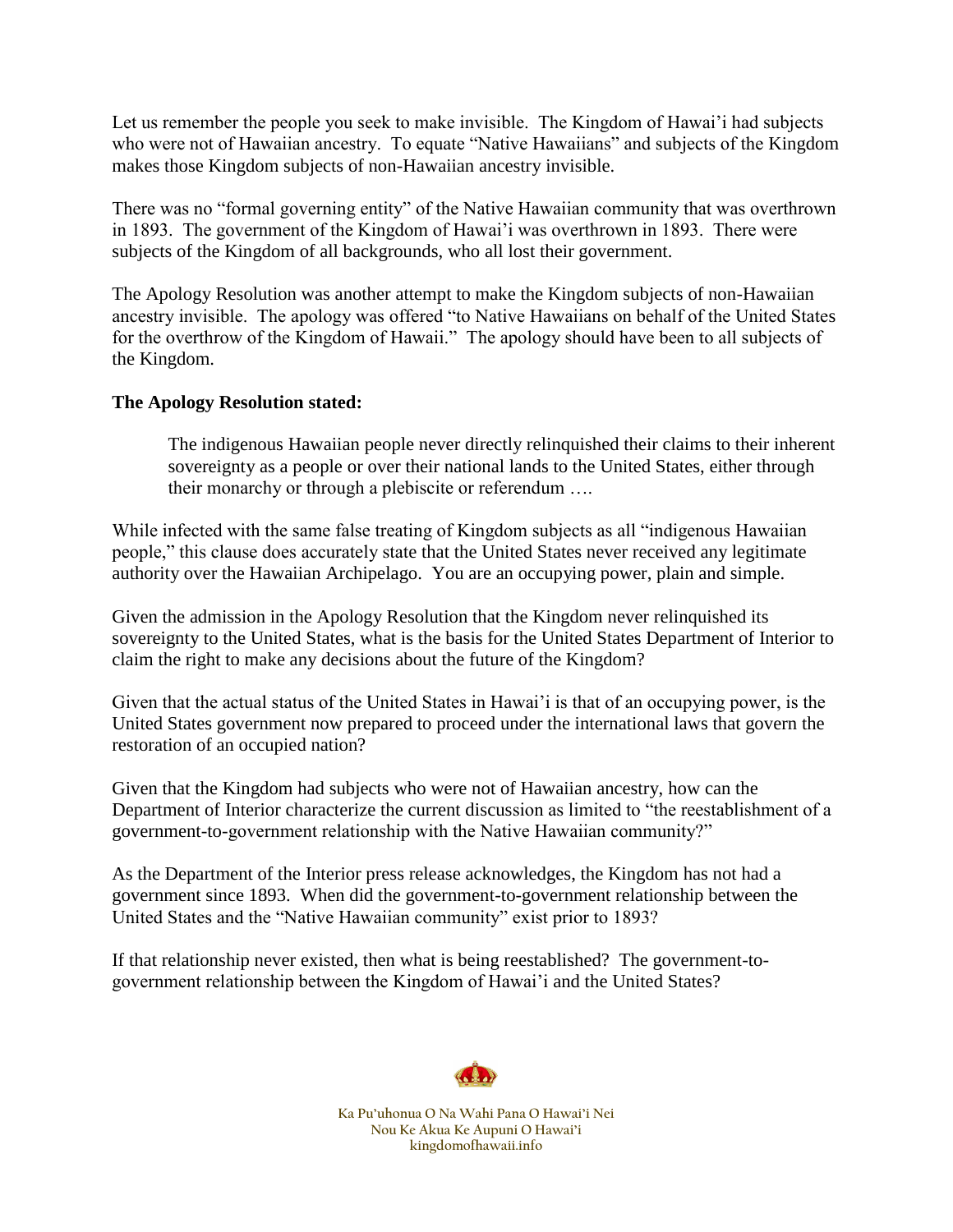If the relationship that the Department of Interior seeks is only with people of Hawaiian ancestry, are those descendants of Kingdom subjects who were not of Hawaiian ancestry being denied Due Process and Equal Protection of the law? If not, why not?

Given that you have no legitimate authority to discuss the future of the Kingdom, I invite you to return to your country and await further communications from the Kingdom as to the future.

I have a sacred mission to restore my nation that will not be deterred.

Do you believe that your scheming behind closed doors with the enemies of the Kingdom is hidden? Our ancestors see everything that you do and what is in your heart. If you understood Hawai'i better, you would understand how transparent you are to us.

Aloha is sacred to us. Please do not mistake our Aloha for weakness or lack of resolve. We will restore our nation no matter how long it takes and no matter how many conspiracies you launch to frustrate our efforts. Restoring our fully empowered practice of Aloha is the goal of our restoration effort.

The United States is, as yet, too blinded by its imperial ambitions to see the value that would come to your nation and the rest of the world from ending the occupation of the Hawaiian Archipelago.

The most I can offer at this time is to advise you to go in peace and cease meddling in our internal affairs.

I do call upon you to send me your answers to the questions I have raised in this Proclamation.

### **In Closing:**

### **"So let us not talk falsely now, the hour is getting late"** *---All Along the Watchtower by Bob Dylan*

The Office of Hawaiian Affairs (hereinafter "OHA") is an agency of the State of Hawai'i, and as such, is an instrument of policy for the United States. For many years, this agency of the occupying power has taken money produced from the lands of the Kingdom and used those funds to finance efforts to destroy the Kingdom. And you do this with Hawaiian blood running through your veins.

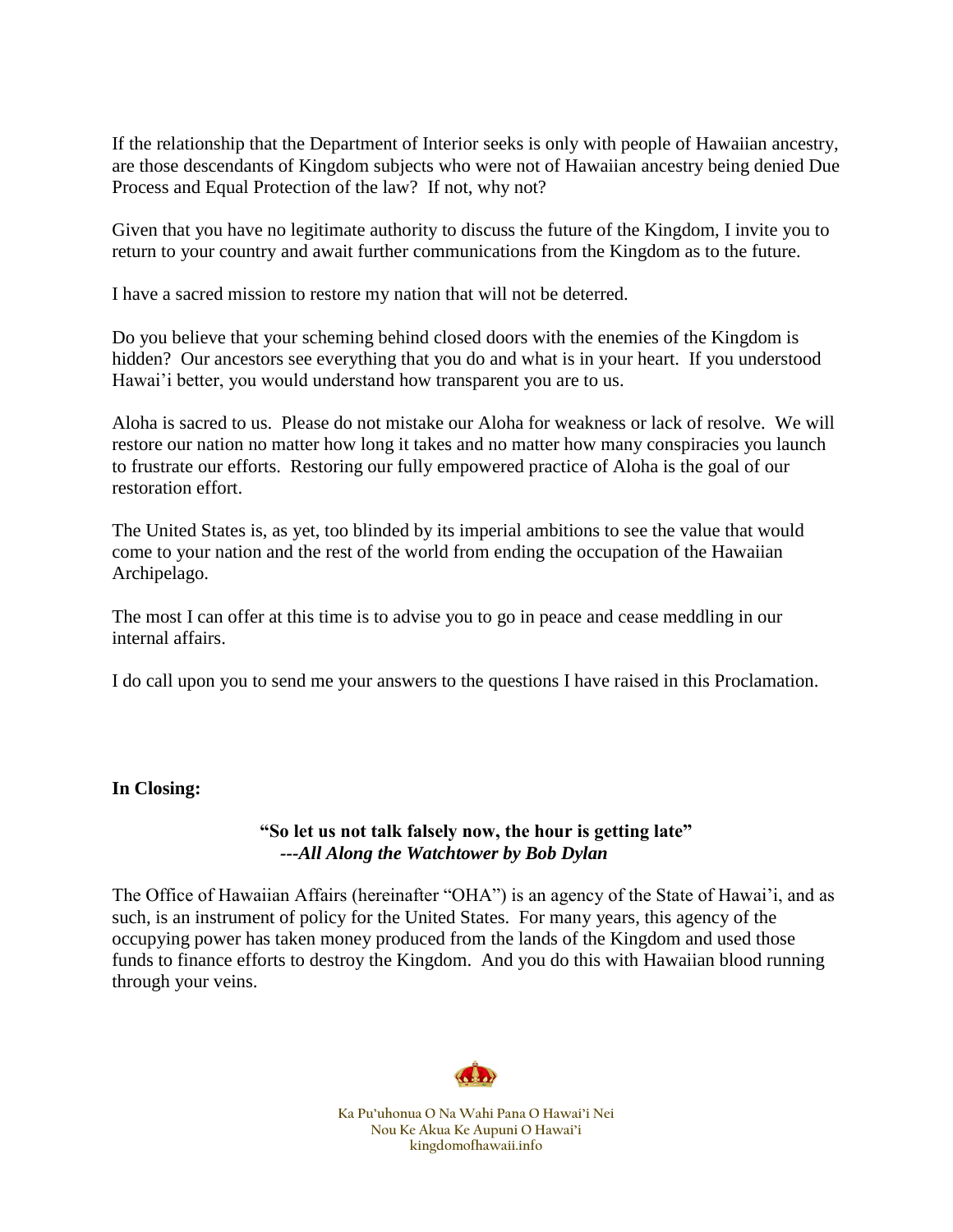Just imagine what your ancestors, who fought so hard to restore the Kingdom and to bring the land and the people back into balance, would think if they could witness your cowardly actions today. Whether called The Akaka Bill, Kau Inoa, or Kanaʻiolowalu, your effort is always the same – to create a nation-within-a-nation and extinguish the Kingdom, the Kingdom of our ancestors, once and for all.

Who gave OHA the authority to dictate the future of our Kingdom, and to choose to manipulate our Kingdom into a nation-within-a-nation status? No one! You Trustees have simply acted as pawns for the United States and the State of Hawai'i. You serve as the Judas goat leading the people of Hawaiian ancestry into a dead end canyon. This dead end canyon will only serve to support the ongoing genocide of my people. I am ashamed to discover that my own people would lead the masses on these islands into such a despicable state.

History, the law, and morality point to the only true resolution of our current situation – restoration of the Kingdom of Hawai'i as an independent nation within the community of nations. It takes warriors to do God's work, however, and it appears that no one at OHA is capable of taking on such a commitment. Thus, you must step down and allow the brave of heart to stand in your place, so that the right thing can be done by the Kingdom of Hawai'i and its people.

The mercenaries you sent against me have been returned to you. Both are alive and well. That is a message from me to you that I will not be intimidated and that I am restrained in my response to such provocations by my belief in nonviolent regime change in the Hawaiian Archipelago.

Similarly, the plotting that has preceded this meeting to generate some disturbance that can be blamed on me is well known to me.

The hour is late. Civilizations around the world are sinking into anarchy. Ecological systems are collapsing. Species are disappearing. The oceans are suffering. The 'aina is suffering. Our brothers and sisters across the globe are suffering, many without clean water or healthy food to eat.

We can no longer afford OHA wasting the funds meant for our Kingdom on the subversive undertakings of the current Trustees.

Nor can we afford to allow you to continue wasting valuable time that should be spent on building a self-sufficient, self-reliant nation, with sufficient resiliency to withstand the tides of our times. It is time for the Trustees to step aside and let us proceed to complete our mission of Kingdom restoration.